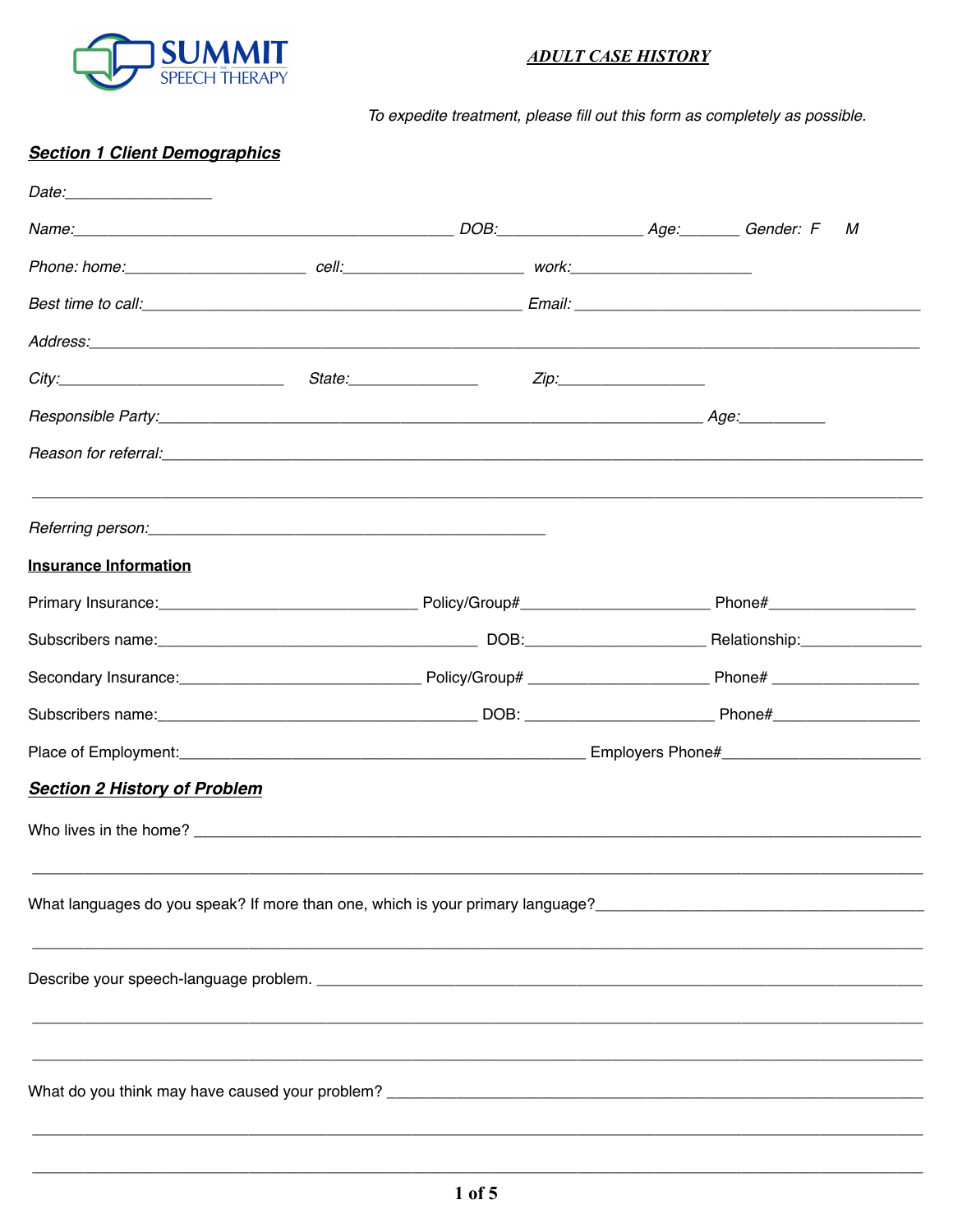Have you seen any other speech-language specialist? Who and when? What were their conclusions or suggestions?

Have you seen any other specialists (physicians, psychologists, neurologists, etc.)? If yes, indicate the type of specialist, when you were seen, and the specialist's findings and recommendations.

Is there a history or any other speech, language, learning, or hearing problems in your family? If yes, please describe.

## **Section 3 Medical History**

Please mark if you have had any of the following:

| <b>Seizures</b>        | High fevers         | Measles       | <b>Encephalitis</b> |
|------------------------|---------------------|---------------|---------------------|
| Chicken Pox            | Whooping cough      | Diphtheria    | <b>Mumps</b>        |
| Pneumonia              | <b>Tonsilitis</b>   | Meningitis    | <b>Bronchitis</b>   |
| <b>Rheumatic fever</b> | <b>Tuberculosis</b> | Sinusitis     | Chronic colds       |
| Enlarged glands        | Thyroid             | Asthma        | Heart trouble       |
| Chronic Laryngitis     | <b>Diabetes</b>     | Head injuries | <b>Hearing Loss</b> |

For items marked above, give the relevant details (e.g. dates, how frequent and/or how severe are the episodes?): \_\_\_\_\_\_\_\_\_\_\_\_\_\_\_\_\_\_\_\_\_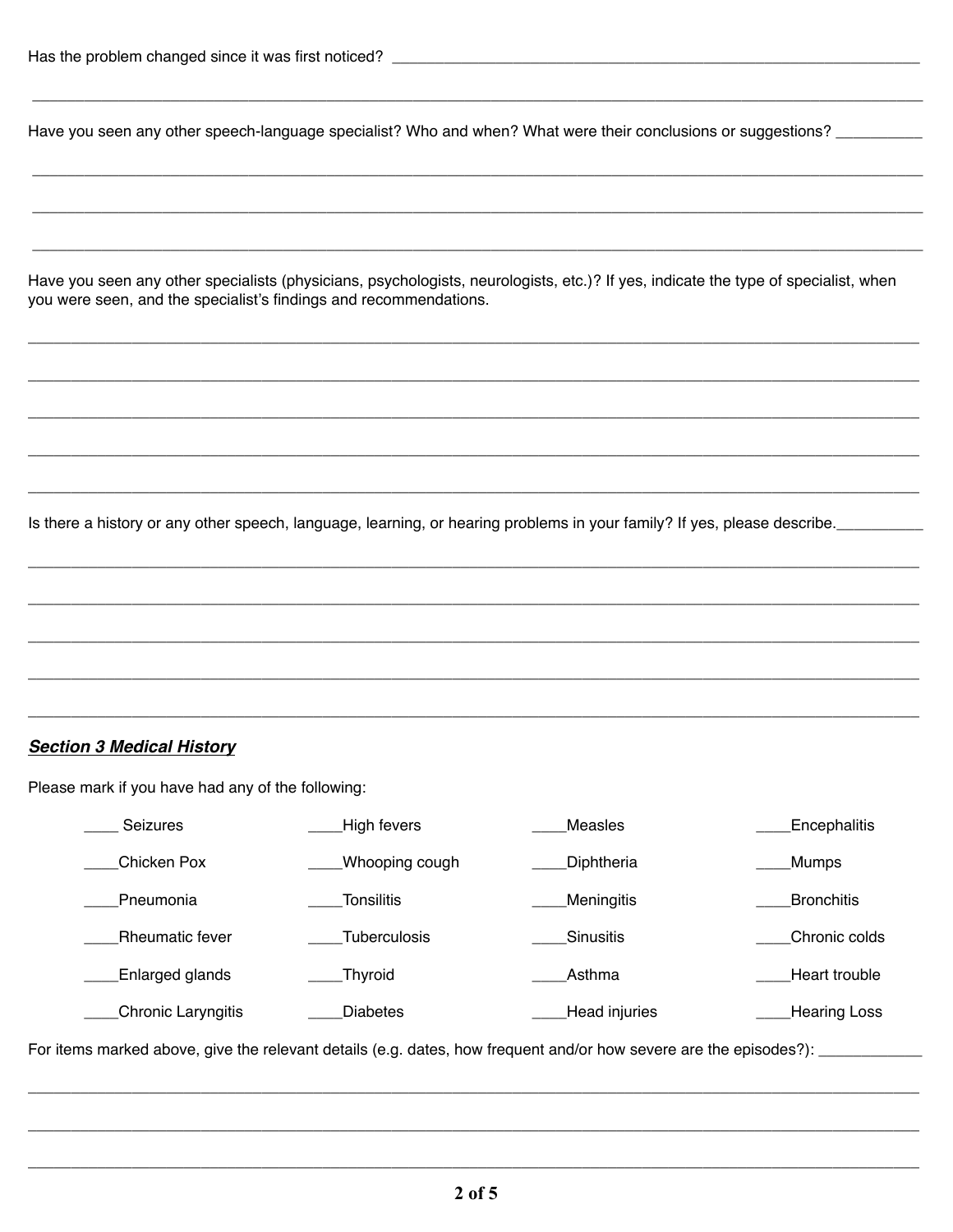| Dominant Hand: Right                                                                                           | Left |                                                   |  |
|----------------------------------------------------------------------------------------------------------------|------|---------------------------------------------------|--|
| <b>Section 4 Personal and Medical Information</b>                                                              |      |                                                   |  |
| Personal Primary Physician: Change and Changes and Changes and Changes and Changes and Changes and Changes and |      | Date of last visit:<br><u>Date of last visit:</u> |  |
|                                                                                                                |      |                                                   |  |
|                                                                                                                |      |                                                   |  |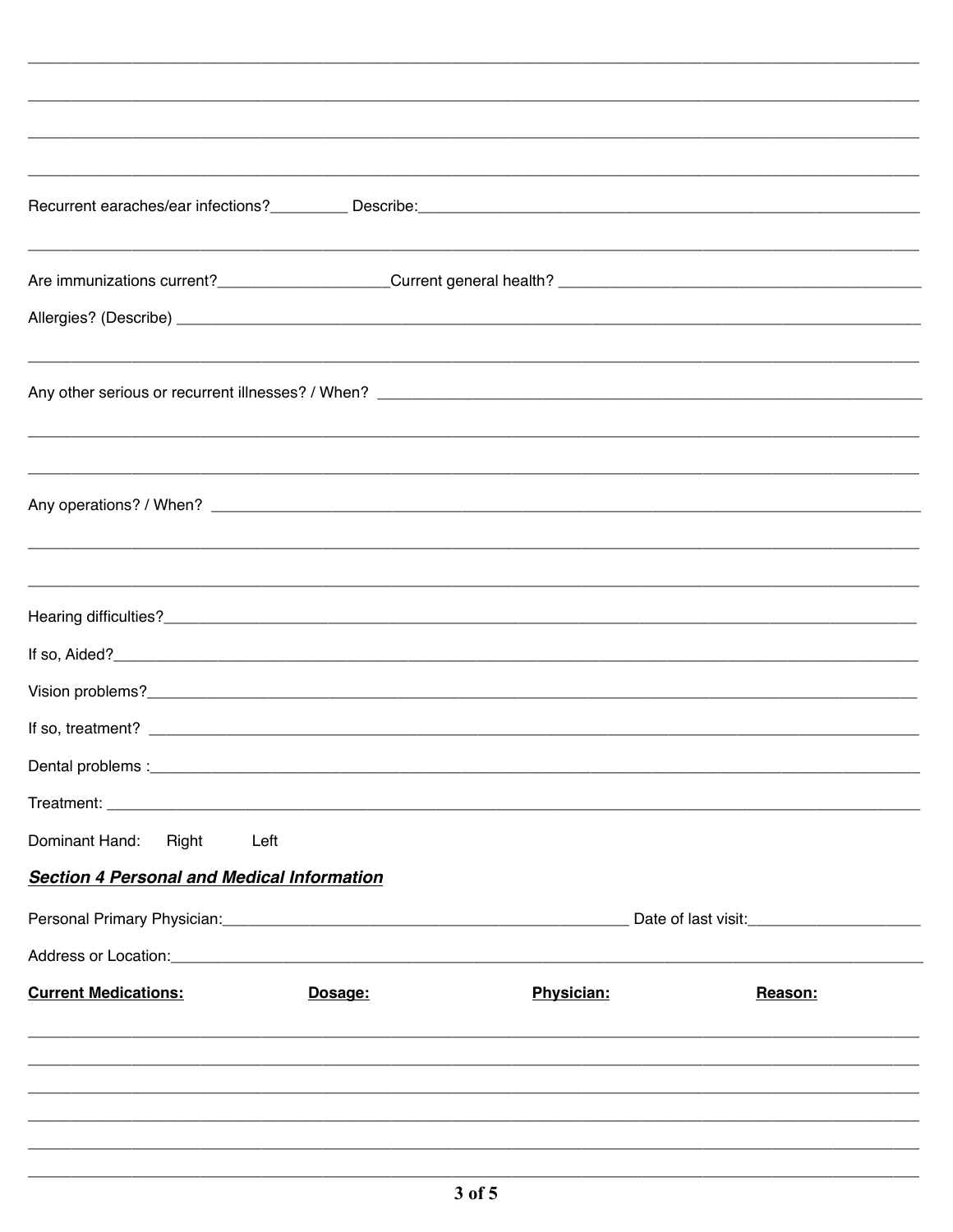| Chronic Health Problems (Asthma, Congenital Defects, etc.): [2010] [2010] [2010] [2010] [2010] [2010] [2010] [                                                      |  |  |  |  |
|---------------------------------------------------------------------------------------------------------------------------------------------------------------------|--|--|--|--|
|                                                                                                                                                                     |  |  |  |  |
|                                                                                                                                                                     |  |  |  |  |
|                                                                                                                                                                     |  |  |  |  |
|                                                                                                                                                                     |  |  |  |  |
| <b>Section 5 Educational and Vocational History</b>                                                                                                                 |  |  |  |  |
|                                                                                                                                                                     |  |  |  |  |
|                                                                                                                                                                     |  |  |  |  |
|                                                                                                                                                                     |  |  |  |  |
|                                                                                                                                                                     |  |  |  |  |
|                                                                                                                                                                     |  |  |  |  |
|                                                                                                                                                                     |  |  |  |  |
| <u> 1989 - Johann Stoff, deutscher Stoff, der Stoff, der Stoff, der Stoff, der Stoff, der Stoff, der Stoff, der S</u>                                               |  |  |  |  |
|                                                                                                                                                                     |  |  |  |  |
|                                                                                                                                                                     |  |  |  |  |
|                                                                                                                                                                     |  |  |  |  |
|                                                                                                                                                                     |  |  |  |  |
|                                                                                                                                                                     |  |  |  |  |
| How have communication difficulties affected the previous jobs you have held?<br>How have communication difficulties affected the previous jobs you have held?<br>1 |  |  |  |  |
|                                                                                                                                                                     |  |  |  |  |
|                                                                                                                                                                     |  |  |  |  |
|                                                                                                                                                                     |  |  |  |  |
|                                                                                                                                                                     |  |  |  |  |
|                                                                                                                                                                     |  |  |  |  |
|                                                                                                                                                                     |  |  |  |  |
|                                                                                                                                                                     |  |  |  |  |
|                                                                                                                                                                     |  |  |  |  |
|                                                                                                                                                                     |  |  |  |  |